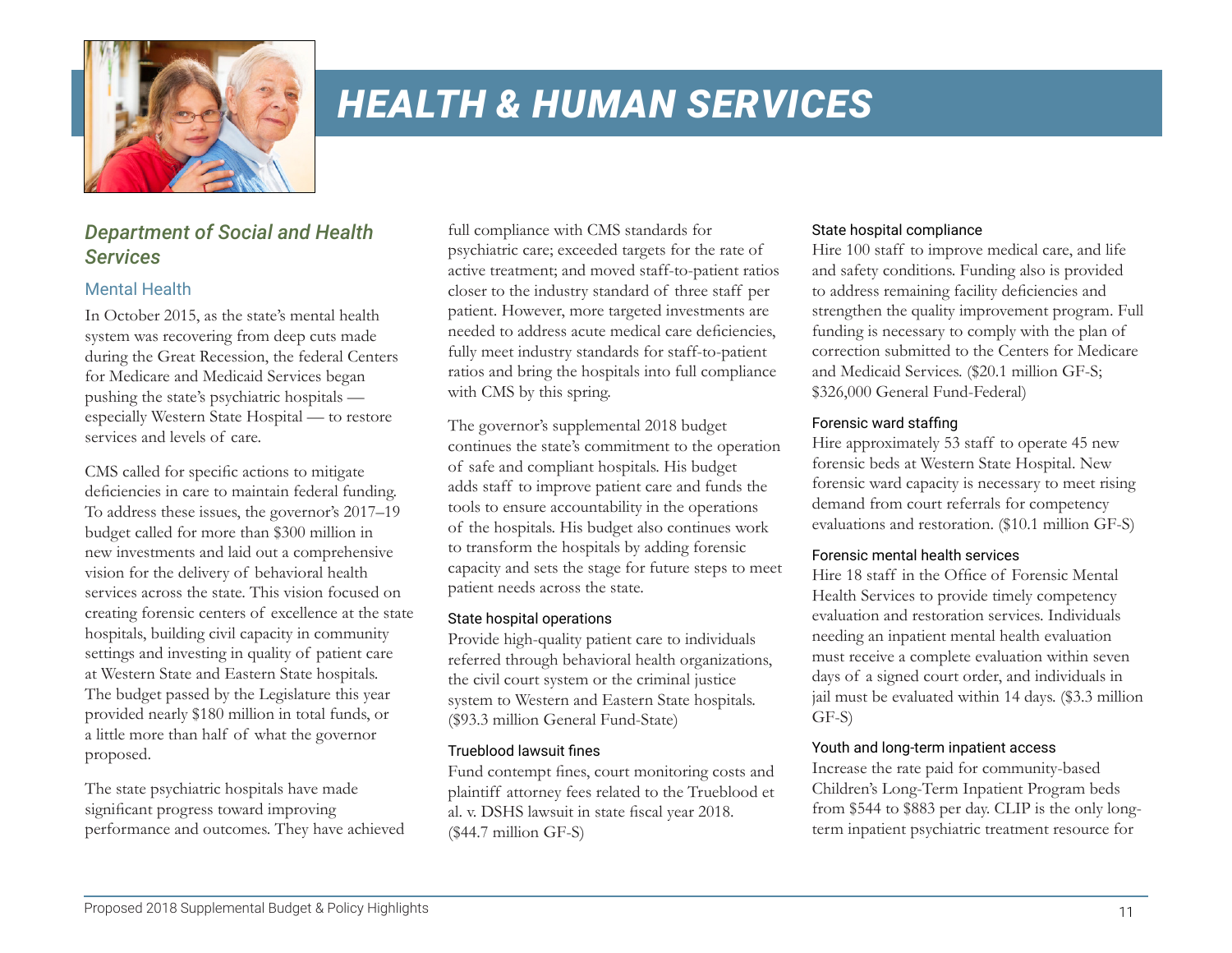youth aged 5 to 17. Currently, youth are placed on a waitlist due to limited bed capacity and inadequate rates. (\$2.3 million GF-S; \$2.3 million GF-F)

#### Juvenile Rehabilitation

#### Acute mental health

Hire 15.2 staff to operate acute mental health programs for youth at Green High School and Echo Glen Children's Center. Youth committed to the custody of the state have more treatment needs than other youth involved with the state juvenile justice system. (\$1.4 million GF-S)

#### Homeless relief

Provide safe and stable placement options that include legal advocacy services and temporary housing for youth transitioning from incarceration to the community. Approximately 13,000 such youth lack safe and stable housing. One-quarter of incarcerated youth releases to homelessness and experiences higher rates of recidivism, mental illness and substance use disorders. (\$1.2 million GF-S)

#### Developmental Disabilities

#### Medicaid compliance

Hire staff to meet CMS requirements for continuous, active treatment in all intermediate care facilities for individuals with intellectual disabilities. (\$9.5 million GF-S; \$9.5 million GF-F)

#### SOLA community options

Provide 47 community residential placements in state operated living alternatives for individuals

residing in residential habilitation centers and who have requested community placements. The department has been unable to find community providers to serve these clients at current rates. Placements will be phased in over a three-year period. (\$1.4 million GF-S; \$1.4 million GF-F)

#### Long-Term Care

#### Quality of residential care

Hire 11 staff investigators to conduct inspections and investigate complaints in assisted living facilities. In the past four years, the number of individuals receiving services has increased 7.3 percent increase, from 30,360 to 32,592. Funding also is provided to maintain the Residential Care Services quality assurance unit. (\$688,000 GF-S; \$1.4 million GF-F)

## Health Care Authority

#### Healthier Washington savings restoration

Restore savings assumed in the 2017–19 budget. Under Healthier Washington, HCA and DSHS have established integrated clinical models for physical and behavioral health care. This improves the effectiveness of health care purchasing and delivery. Due to aggressive assumptions about savings and delays in integrating the clinical models, full savings will not be realized. (\$61.0 million GF-S; \$75.8 million GF-F)

#### Pharmacy savings restoration

Restore savings assumed in the 2017–19 budget. While HCA has signed a contract to implement a single Medicaid preferred drug list, the savings assumptions are aggressive and cannot be achieved as quickly nor at the level assumed in the enacted budget. (\$36.3 million GF-S; \$86.5 million GF-F)

#### Behavioral health integration

Transfer community behavioral health and substance use disorder programs from DSHS to HCA, and the behavioral health licensing and certification programs from DSHS to the Department of Health. This will enable the state to fully integrate physical and behavioral health by 2020, as required by statute. By paying for physical and behavioral health care together, the state will encourage providers to clinically integrate care, which will promote more preventive care services and better patient outcomes. (\$3.6 million GF-S; \$2.5 million GF-F)

#### Hearing aids

Restore hearing aid benefits for Medicaid-eligible adults. Nearly 25 percent of individuals aged 65–74 and 50 percent of those 75 and older have hearing loss. This will provide coverage to an estimated 6,300 adults. (\$785,000 GF-S; \$2.2 million GF-F)

#### COFA premium payment program

Implement a premium-assistance program so an estimated 2,600 low-income individuals living in the state under the Compact of Free Association have access to health care. In 1986, the United States entered a COFA with the Republic of the Marshall Islands, the Republic of Palau and the Federated States of Micronesia. (\$2.6 million GF-S)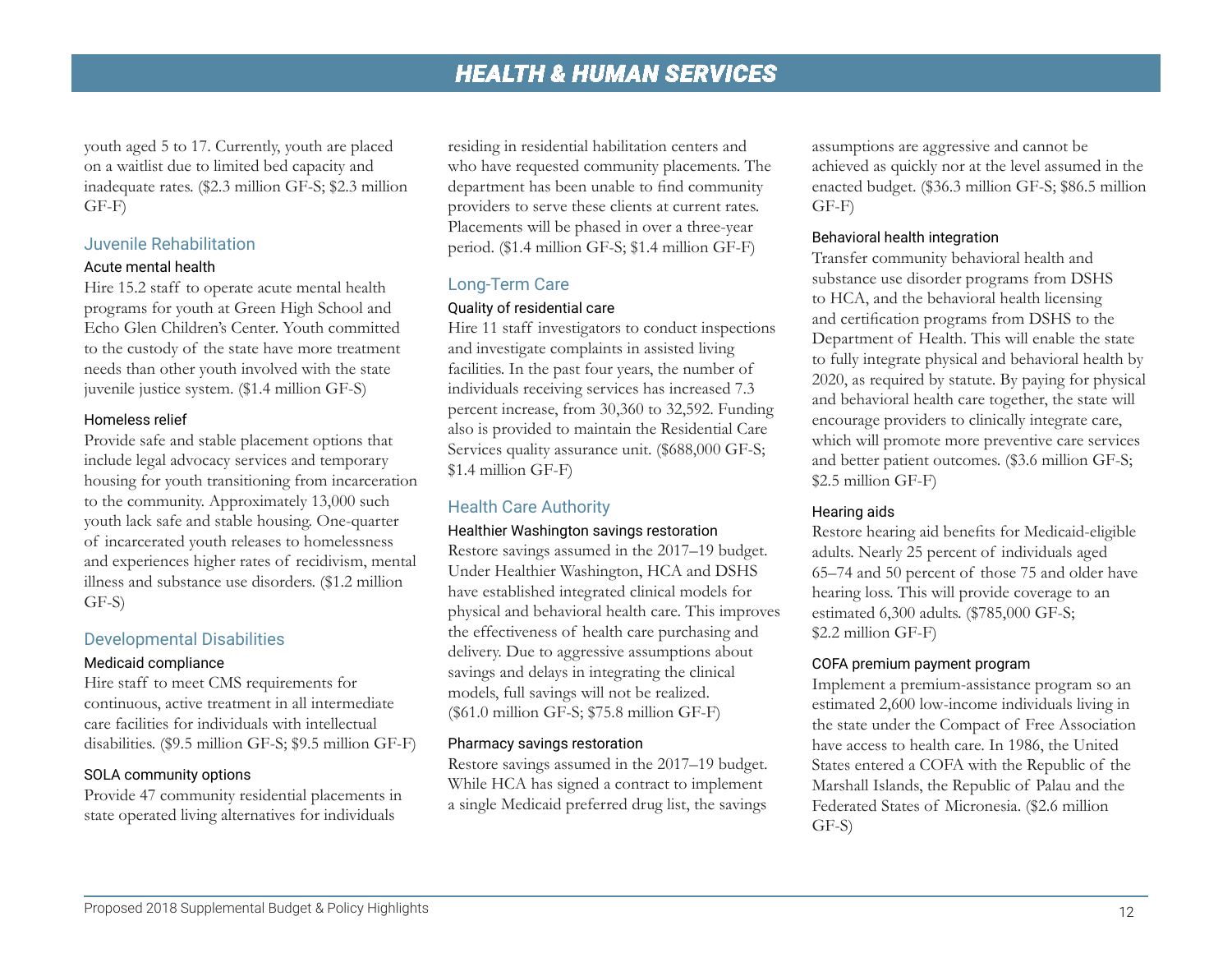# Veterans Affairs Administration

#### Clinical compliance nurse

Implement a clinical and nursing compliance program to ensure adherence to federal and state regulations for the quality of care in four longterm care nursing homes for honorably discharged veterans. (\$340,000 GF-S)

## Department of Children, Youth, and Families

Increase behavioral rehabilitative services rates Increase the behavioral rehabilitative services rate by \$750 per child per month. The rate increase is effective July 2017 for campus facility-based providers and October 2017 for all remaining behavioral rehabilitative service providers. Behavioral rehabilitative services are for foster care children who have the highest behavioral needs and require the highest level of structured care. (\$6.4 million GF-S; \$59,000 GF-F)

#### DCYF implementation

Support successful implementation of the new agency, which was created to improve effectiveness of service delivery and to strengthen the collective impact of the Children's Administration, the Department of Early Learning and the Juvenile Rehabilitation Administration. The new agency opens its door July 1, 2018, and will face costs to begin operation. (\$5.0 million GF-S)

#### Foster parent liaisons

Hire 35 foster parent liaison staff to support foster parents by answering questions and making referrals to community resources and supports. This will help stabilize foster care placements for children. (\$3.9 million GF-S; \$79,000 GF-F)

#### ECLIPSE program

Maintain services for 315 children and cover daily transportation costs. The Early Childhood Intervention Prevention Services program provides therapeutic child care and other specialized treatment services to abused, neglected, at-risk and drug-affected children. (\$2.5 million GF-S)

#### Home visits

Expand the Home Visiting program to serve an additional 275 families beginning in fiscal year 2019. Home visiting programs have positive impacts on children's cognitive development and behavior and will help DCYF achieve its goal of ensuring that 90 percent of children in Washington are kindergarten-ready by 2020. (\$2.3 million GF-S)

# Department of Health

#### Expand newborn screening panel

Provide authority for the department to collect fees to conduct blood testing for Pompe disease and MPS-I as part of the mandatory newborn screening panel. (\$683,000 General Fund-Local)

## Department of Corrections Work release: maximize capacity

Fund 62 beds at work release facilities by maximizing current space. This will alleviate the need to hold more individuals in more-expensive correctional facilities. The Washington State Institute for Public Policy has found that the work release program generates a positive net return on investment of \$5,986 per work release participant. (\$975,000 GF-S)

#### Graduated reentry

Expand partial confinement options beyond traditional work release facilities for eligible individuals. Due to limited bed space at these facilities, not all individuals eligible for work releases are able to be placed in one. Options may include supported recovery facilities, veteran care facilities or other forms of supportive housing. (\$943,000 GF-S)

#### Concurrent consecutive sentences

Reduce the offender caseload in community supervision through sentencing changes that require terms of supervision be served concurrently unless the court expressly orders the terms to be served consecutively. This change simplifies supervision and will allow the department to more accurately track adherence with conditions and ensure treatment for the offender is delivered at the most appropriate time. (\$3.4 million GF-S savings)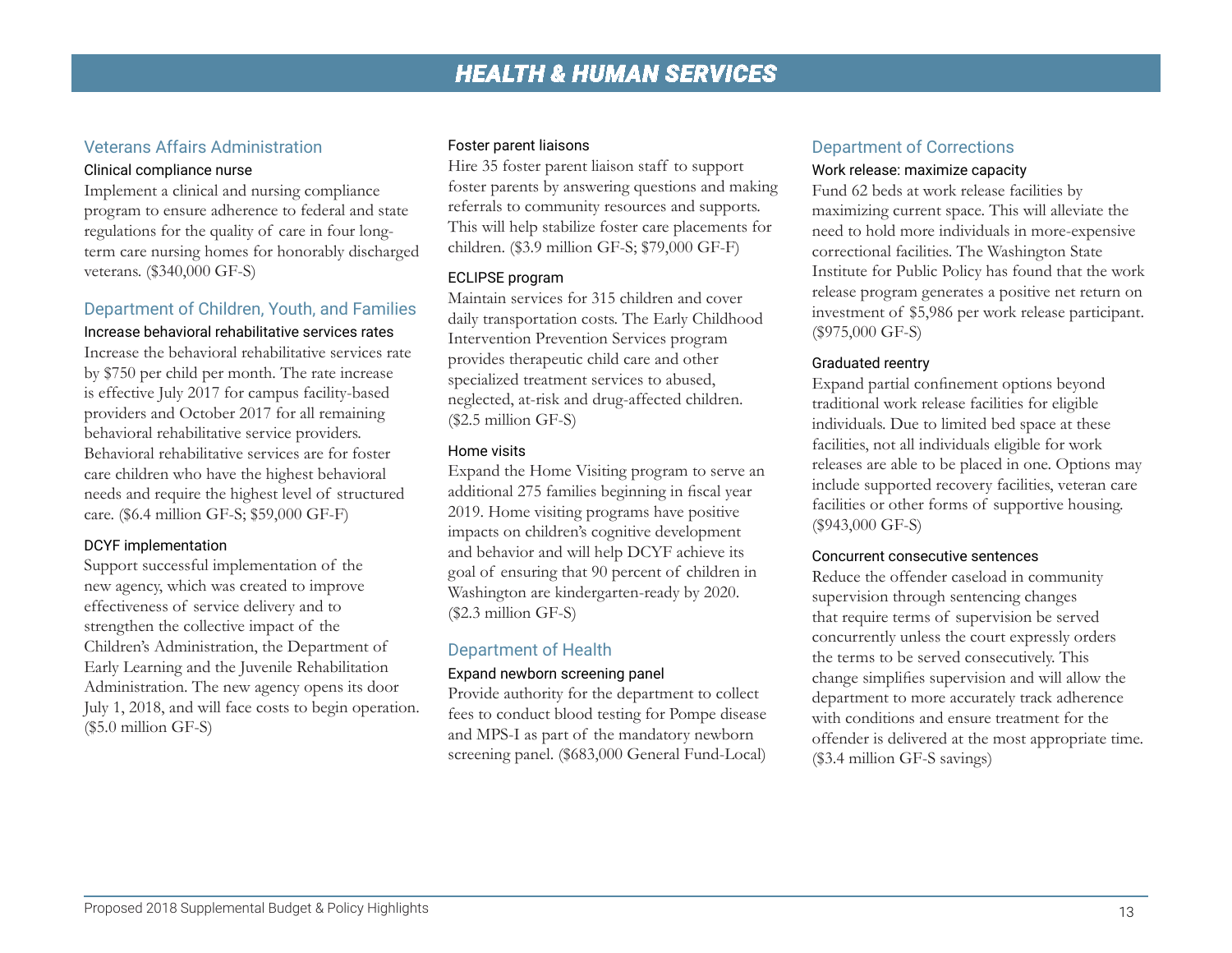#### Eliminate drug grid sunset

Make the 2013 sentencing grid modifications, set to sunset in 2018, permanent for any offender who commits a seriousness level 1 drug offense and has three to five prior felony convictions. Seriousness level 1 drug offenses include possession of a forged prescription and unlawful use of a building for drug purposes. Making these changes permanent will save taxpayer money. (\$488,000 GF-S savings)

#### Office of Insurance Commissioner

#### Health insurance market stabilization

Analyze individual health insurance market stabilization approaches that include actuarial and economic studies for potential state-based reinsurance programs and publicly offered options. This could reduce health care premium increases and promote consumer choice of health plans in rural counties. (\$390,000 General Fund-Other)

# Department of Labor and Industries

## Crime Victims Program

Continue funding for the Crime Victims Compensation Program. As a result of 2017 legislation, which increased reimbursement to providers, and due to declining federal funds, program funding is projected to run out in 2018. (\$3.8 million GF-S)